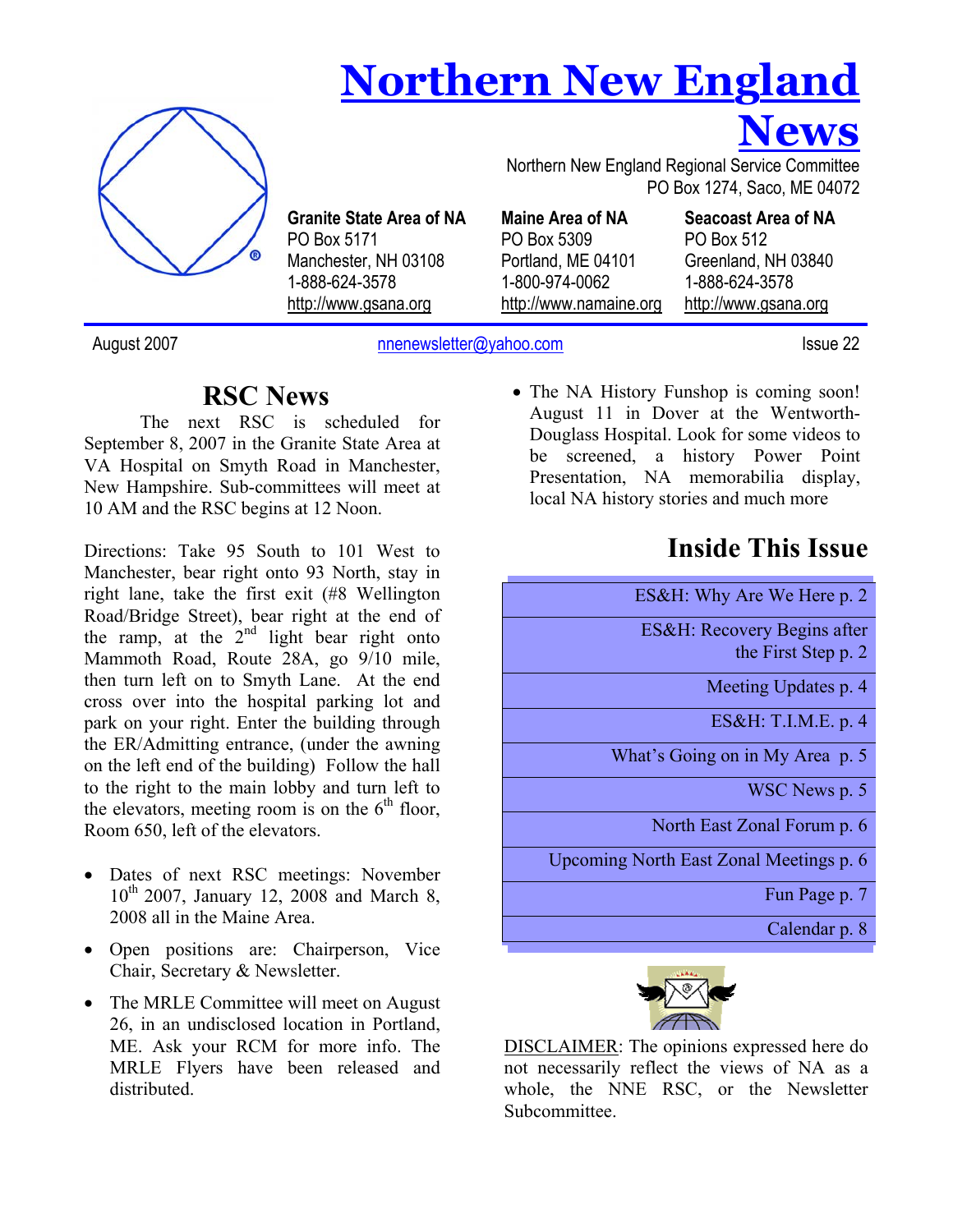

### **Why Are We Here?**

Soon the World Convention of Narcotics Anonymous will be take place in San Antonio, Texas, with some reports stating there could be as many as 25-30,000 addicts who gather there in one place. What a distance we have traveled as a fellowship since the early days of these conventions when not much more than a few hundred people showed up and participated. How easy it is to think that somehow these numbers legitimize, affirm our existence and that from here on, we're on easy street. The numbers alone do not solidify anything other than to express that enough people (members) know about us and care enough about NA to attend this convention. If recovery were a one-time event, every addict ever in existence would be clean and recovered. Recovery is a continuum over time and there remain millions of addicts who have yet to hear the NA message of recovery. "Freedom from active addiction is possible."

Many people about the San Antonio area will undoubtedly come to hear about NA within the next few months, and yet our fellowship through the WSC is focused on a worldwide mission. And yes, many people will come to this particular convention, become charged up, return to their respective homes, tell everyone they come in contact with how great it all was, and suggest to others they ought to make the next one. The message apparently got through to these folks, but what about the others?

The real work of NA, "to carry the message to the addict who still suffers," is still being done where those practicing addicts seeking recovery are found: in the back alleys of the barrios, in the dark closets of suburbia, and within the denial of seemingly the most enlightened celebrities, all over the face of the earth. One-time events don't keep up the pace here, that happens at NA meetings around the world and at local service gatherings WHILE the World Convention is ongoing, wherever two

or more addicts are gathered to seek recovery. The people who stay home to carry on will continue to lift the heavy loads long after this one-time event has passed. God's Blessings to everyone who does the challenging work of NA.

And God Bless to those who attend these conventions. We need them to tell us how great it all was, but we should not be deluded by the idea that somehow this is where our Traditions lead us. Our Third Tradition states, "The only requirement for membership is a desire to stop using." It stops there and does not continue on to say, "AND \$500 to go to a convention." "Anonymity is the spiritual foundation of all our traditions, ever reminding us to place principles before personalities." Anonymity across NA comes into spiritual balance and communion within each of us in recovery.

*Addict, Northern New Mexico* 

# **Recovery Begins after the First Step**

"*Before we got clean, most of our actions were guided by impulse. Today, we are not locked into this type of thinking." Basic Text p. 87* 

Since I have started trying to live by God's will one day at a time (rather than mine) I don't do more; I try to be a bit better each day, and I try harder to live by the spiritual principals of our program. The more I carry out His will for me, the more I understand that all my actions have consequences and that I have listen to my heart and my spirit to gain a clear sense of how the decisions I make each day impact my life, my relationships and my recovery.

Today, I know that I am not helpless. My Higher Power gently guides me when it is time to make choices. Together we decide which path I need to walk in order to achieve a more meaningful life. I believe even the smallest decisions matter. By paying attention to everyday decisions and nurturing a more conscious contact with my Higher Power; I build a strong foundation that supports me when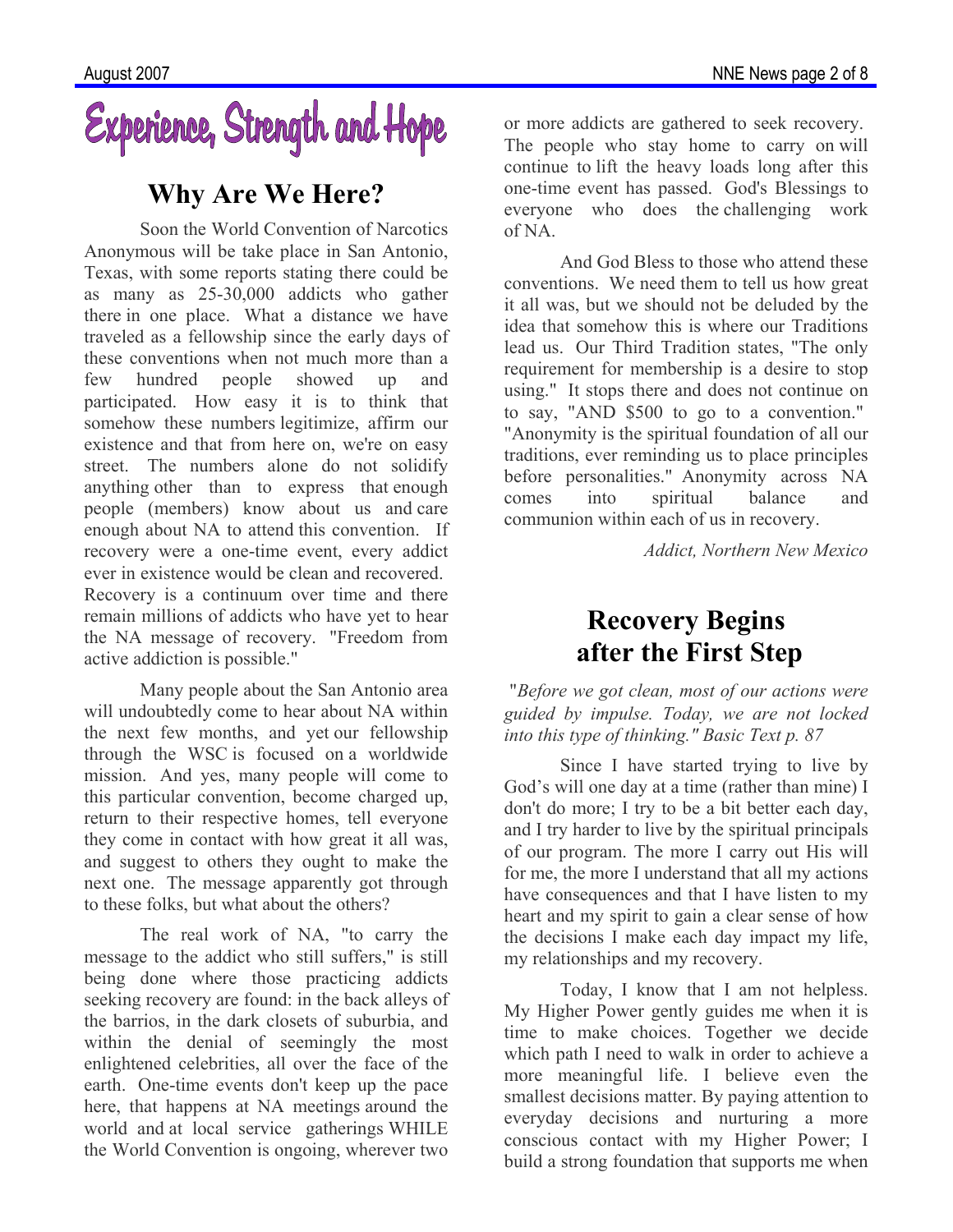life on life's terms shows up on my doorstep and I have to make decisions as I move through the storm to the peace and serenity that waits on the other side.

Thanks to the NA 12 steps program I no longer sabotage myself from getting what I want, whether it's tangible—good relationships, happiness with my family—or the intangible benefits of grace, contentment, serenity and peace. Recovery is about feeling again coming alive, not staying numb. It's about deciding to rediscover spiritual principals that I've walked away from in the past, like service, caring about other people—and myself. Recovery is about making the right decisions that reconcile the joy and the sadness, the failures and successes in my life, and being willing to live comfortably with what I don't understand. It's about being willing to let go of guilt, to live with pain and achieving a new level of freedom from active addiction.

When I introduced myself as an addict at my first NA meeting I felt the truth of being powerless for the first time. I didn't recognize what the feeling was, but I knew that I was powerless and my life was indeed unmanageable. It had taken years of abuse and degradation in active addiction, but I had to finally admit that I was whipped, beaten; the drugs had won! I was completely powerless over them. But once I verbalized that admission, surrendered to it and internalized it, it opened me up to seeking help beyond my familiar resources of self-will, ego, self- rationalization and all those other tools that had failed me so many times.

Getting to the truth was painful but once I accepted the undeniable truth about my powerlessness and unmanageability that it is what it is, I was able to establish a firm foundation for my recovery that has kept me moving forward one day at a time. Accepting the fact that my disease is cunning, baffling and powerful reminds me daily not to attempt to outthink or out-smart it. Accepting that I am powerless over my disease and that my life is unmanageable, helped me get out of the problem and into the solution.

Step one became reality for me when I admitted that I had assumed the role of God in my life for 12 years, and in that role, I was completely inadequate and my life was totally unmanageable. Admitting that to me was a turning point. It was that verbal admission of my personal defeat, recognizing the fact that reality and healing lay in a place other than one of my will, my way or my own making that led to my surrender.

Step One was admitting that I was powerless out loud, to myself, rather than having someone else say it to me, rather than life telling me over and over again, I verbally admitted and confessed my powerlessness. I admitted that requiring life bow down to my willfulness, insistence and my ego was the source of my problems. I admitted I could no longer blame someone else or for that matter anything else and I realized that I was my own problem. Perhaps more importantly, I admitted that I was not the solution. My ego was my problem.

My ego, willfulness, and pride problems were mine to solve. These problems would not be fixed by focusing on another person, or what they did or did not do. My problems would not go away by themselves or if I eliminated some other person from my life as my escape goat. My problems were not someone else's responsibility. My problems were the result of my mismanaging my life. Step one was the beginning of the cure for all the powerlessness and unmanageability I experienced during active addiction. For me, Step One was giving up the power

and control I believed I possessed; giving up the notion that my life was the result of some fatalistic plan: admitting out loud the mess I had made of my life; and giving

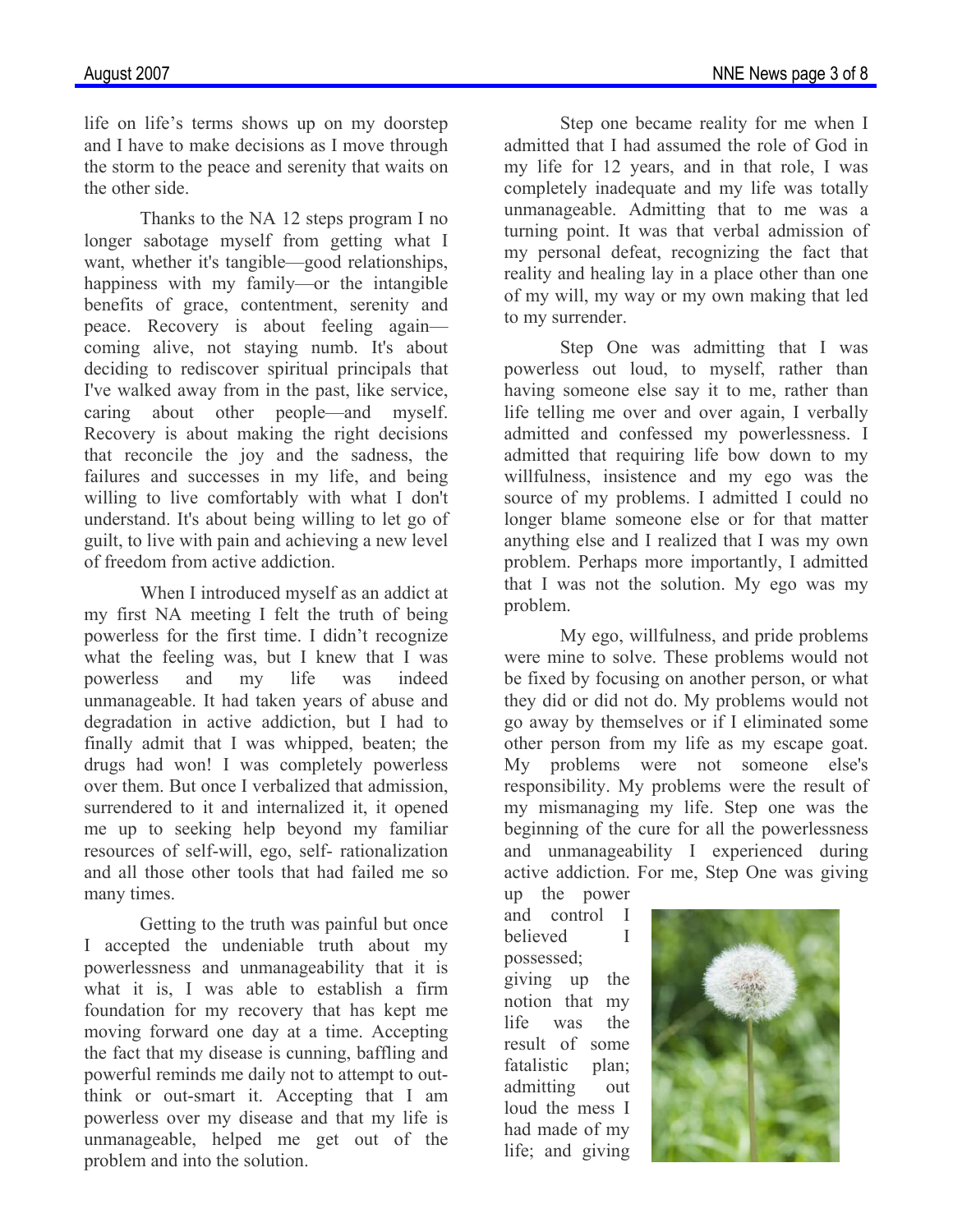up the ego trip of self-sufficiency and self-will. For me, Step One is the on-going, daily admission and acceptance that I am not the one who controls my life. Step one (for me) is the end of despair and the beginning of hope. Step one means just for today we don't have use again no matter what happens. If you're in fear, you're not in faith. Love and hugs.

*Addict, Katmandu Area, Nepal* 

# **Meeting Updates**

#### NEW MEETINGS:

Norway, Maine—Sunday*, Clean & Crazy,*  6:30 – 7:30 PM at Unitarian Universalist Church, 479 Maine St. O D H

Nashua, NH—Tuesday, *Man Up Group*, 7:30 - 8:45 PM, Nashua YMCA, 17 Prospect St

Berlin, NH—Sunday, *Candlelight Reaching Out Group*, 6:30 – 7:30 PM, Tri-County Cap, 361 School Street.

#### CLOSED MEETINGS:

Rockland, Maine—Monday*,* Kindred Women's Waterville, Maine—Wednesday, Generic Nashua, NH—Thursday, Freedom Ain't Free Berwick, Maine—Friday, 12 Step Candle Group

#### *Carry The Message!*

"We can only keep what we have by giving it away." This is *your* space to share your experience, strength and hope. We have an open topic forum and a forum emphasizing service work. Poetry, Art, and articles regarding NA History (personal or archival snippets) are welcome. There are many ways to share experience, strength and hope.

Send contributions to nnenewsletter@yahoo.com. *Please limit your sharing to half a page, single-spaced.* Thanks in advance for your participation.

 $\rightarrow$ October Issue Deadline: Sept. 15<sup>th</sup> $\leftarrow$ 

# **T.I.M.E. – Things I Must Earn**

 How often have you attended meetings and observed the inner happiness of some members? They weren't using, had self-respect, and they seemed to enjoy a freedom that we desperately wanted. In early recovery, many of us still felt fearful, helpless and hopeless. We felt vulnerable and exposed, because we didn't have our drug-of-choice to help us fill the spiritual void we still felt inside. What did these people hold inside that we couldn't find?

We didn't use, just like them, went to meetings, just like them, we listened, just like them, and we did what they told us to do; we kept coming back. So what was wrong with us? The short answer: nothing. We were doing what we're supposed to do.

Our fellow members did not receive their gifts of recovery overnight. Our Basic Text reminds us, "We didn't become addicted in one day, so remember – easy does it."  $(p.18)$ . We can't expect instant miracles in all areas of our lives just because we put down that fix, pill or drink. However, we are experiencing the one promise our program has to offer, "Narcotics Anonymous offers only one promise and that is freedom from active addiction…" (p.102). If you think about your own personal past, that alone is a miracle. And just because we don't have the inner peace that we observe in others, it may be that we just haven't looked deep enough.

For example, do the never-ending thoughts of using still take up every moment of your day, and invade your dreams every night? Are you regaining your health? Can you actually hold down food when you eat? Can you actually stand to look yourself in the mirror today? Paying a few bills? Do you want a better life for yourself? Are some (or all) of these things a change from your active addiction? Well, those fellow members you see who are happy, joyous and free felt the same.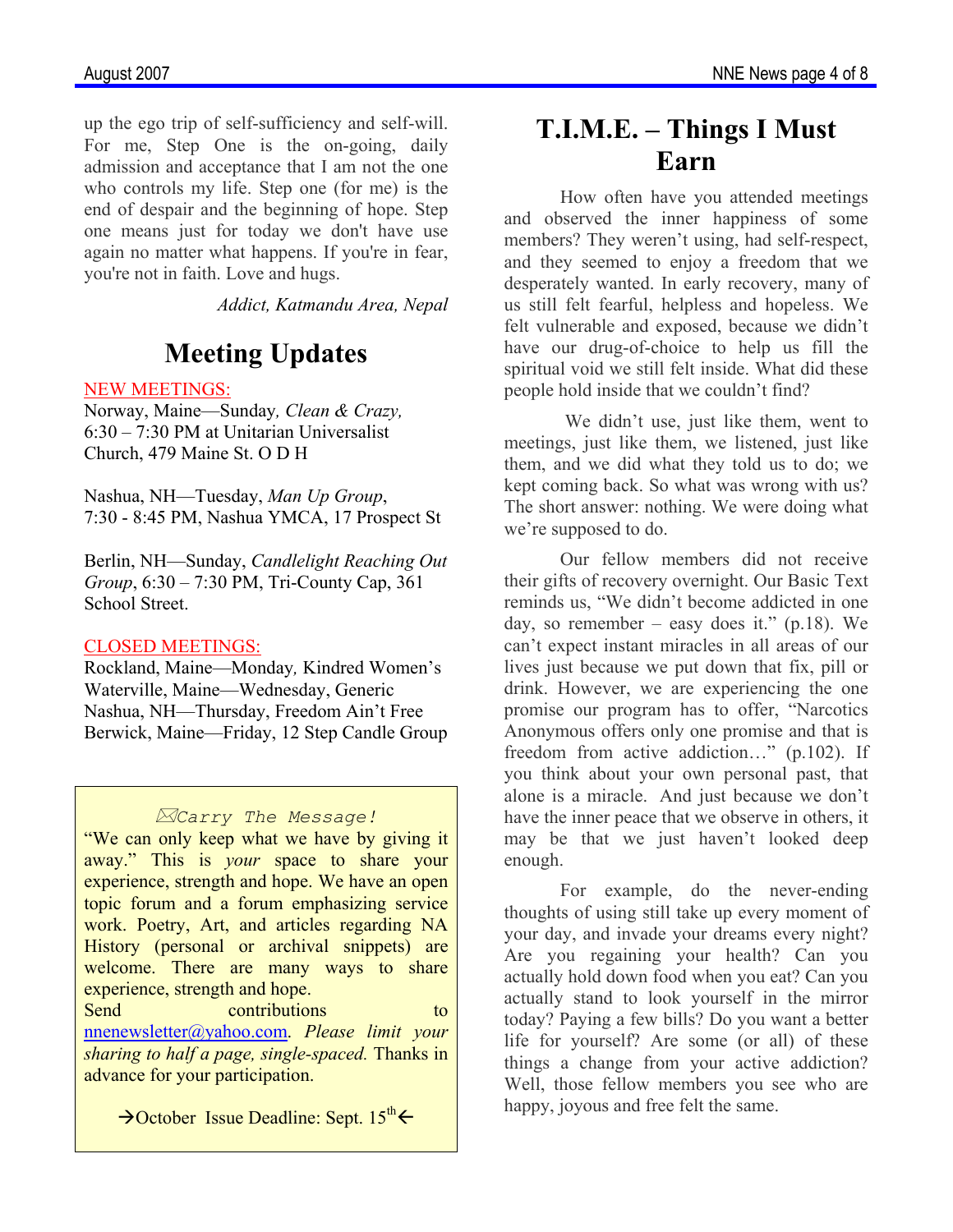One thing they discovered in their process was: T.I.M.E. – Things I Must Earn. Over time, the changes they needed to make involved letting go of their old, negative thought patterns which seemed to "protect" them in their once fear-driven lives. When they quit recycling those old concepts, they were open to working the Steps, revealing their true nature to their sponsors, and developing a loving relationship with the God of their understanding. They acquired the willingness to, and then made those changes, little by little. They earned their serenity over time, not overnight.

Now, today, I can get out of my own way and start helping myself. I can find the happiness, self-respect and freedom that I see in others by being open to the changes I need to make. I can listen to my sponsor and fellow members on a deeper level about the changes they made, and I can pray to my Higher Power for the willingness to follow their suggestions.

Am I willing to allow myself T.I.M.E.?

*Grateful recovering addict, Central Pennsylvania* 

### **Granite State Area**

Hello from the Granite State Area: Well, we just had our annual camp-out and all went well (we have not received reports yet, but haven't heard any horrible rumors).

 In June we nominated the current Treasure for another year, and the current Chair for another year. In July, we filled the RCM position. We still are in need of another RCM, an Activities Chairperson, an Area Vice-Chairperson, an Outreach Chairperson, a Literature Chairperson and a Board of Directors voting member.

 PI and H&I have been extremely active carrying the message to addicts and to the public. We have several "open" commitments on the H&I list. It was discussed at our area and at the H&I subcommittee meetings whether to start to turn down requests for commitments at this time, but it was decided that H&I would just add to the "open" list, as addicts may choose to fill certain commitments over others depending on time or location.

 The Convention Committee had a very successful fundraiser on July 4th in Tyngsboro, MA and is planning for their next fundraiser, Thanks for Being There which will be held in Nashua, NH in November--Flyers will be out soon! Looking forward to hosting the Regional Meeting at the Manchester, NH VA Hospital on September 8th.

*ILS, Area Chairperson* 

### **Maine Area**

The Maine Area has 12 Voting GSRs each month. Our meetings are the last Saturday of every month at People Plus in Brunswick (corner of Noble St. and Maine St.) November is the only exception; we will be meeting December 1. ASC Nominations are due in September, please help ASC carry the message to people who need to hear it in Maine and our Northern New England Region.

*ILS, Area Chairperson* 

### **NA World Services News**

• Basic Text Project – The approval draft will be released on September 1, 2007 and will also be an addendum to the Conference Agenda Report that will be released November 23, 2007. About 90 percent of the input came from inside the US and about 10 percent came from a dozen other countries: Brazil, Canada, Gibraltar, Greece, Ireland,

Kuwait, New Zealand, Norway, Russia, Turkey, Uganda, United Kingdom



• Youth IP's Update- The WB has been reviewing the input from the IP's. There is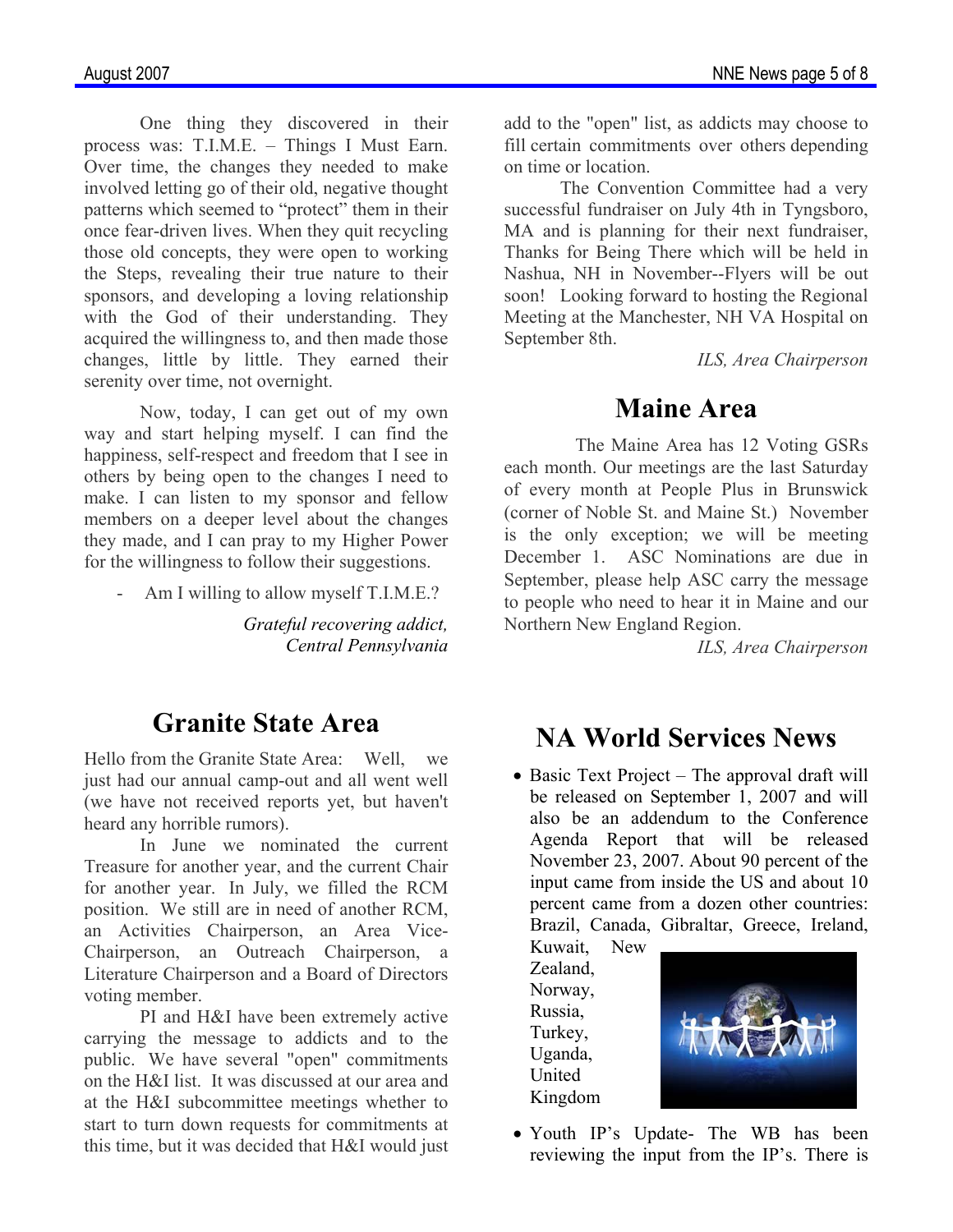some concern from the Fellowship that the pamphlet directed at parents falls outside of the focus of NA. We will be looking for the Approval Drafts to come out with the CAR.

- Service Materials At the WSC this past year we approved a motion to "allow the World Board to develop and approve service-related information pamphlets and tools for distribution to the fellowship." The first of these should be coming out soon. They are: Atmosphere of Recovery: Violent & Disruptive Behavior, An Introduction to Narcotics Anonymous Meetings, Group Trusted Servants: Roles and Responsibilities, Group Business Meetings. The WB is currently working on the following service pamphlets and they may be released in the fall: Atmosphere of Recovery: Medication and the NA Group; Leadership, The Benefits of Service, and What Is NAWS.
- Contributions NAWS is funded 89% by literature sales and 11% percent through Fellowship contributions. The WB asks: How is this self-supporting?
- World Pool Information Form The new 2 page WPIF is now available. If you have completed a WPIF in the last three years, then you do not need to redo it. This is the form used to select people to participate in NAWS Workgroups and other projects and is also used for potential candidates for the World Board, WSC Co-facilitator, or Human Resource Panel. There is also an online form as well!
- WSC Seating The WB intends to recommend that the conference suspend the existing policy outlined in A Guide to Local Services, and consider a moratorium on the seating of regions that result from regional splits until 2012.

#### **World Service Calendar & Deadlines:**

- August 29–September 2, 2007 WCNA-32, San Antonio, Texas
- August 29, 2007 Regional motion deadline in CAR-ready form
- August 31, 2007 Deadline to submit WPIFs and to update (three years or older) to be considered 2008 HRP nomination
- September 1, 2007 Approval form of Sixth Edition Basic Text released
- October 31, 2007 Deadline for region, WB, and zone candidate submissions
- November 9–10, 2007 Literature & Convention Workshop—Woodland Hills,CA
- April 24–May 4, 2008-World Service **Conference**

### **North East Zonal Forum**

The NEZF just met this past weekend in Rochester, NY in the Northern New York Region and here are a couple of highlights:

- A proposal was passed to create a NEZF **Website**
- Presentations were made on the subject of Liability Insurance for NA at the Regional level. The presenters were the chair of the ENY Region and an independent insurance broker. Very informative and interesting.
- Elections were held and we have re-elected the Chair and Vice Chair. The Secretary has one year left to her term.
- A proposal was submitted for the NEZF to host a Zone Wide Workshop in the summer of 2009, potentially in the ENY Region. This proposal will go back to the regions for a vote.

### **Upcoming NEZF Meetings**

#### January 25,26,27 2008 Western NY Region

Garden Palace Hotel, 6615 Transit Road in Williamsville, New York, near Buffalo. Rooms are \$89 plus tax for a total of \$101.24. There is also an option for dinner included with the room for an additional cost.

#### June 20,21,22 2008 ABCD Region

(Most likely) Comfort Inn, Albany, NY January 23, 24, 25 2009 (Most likely) Connecticut Region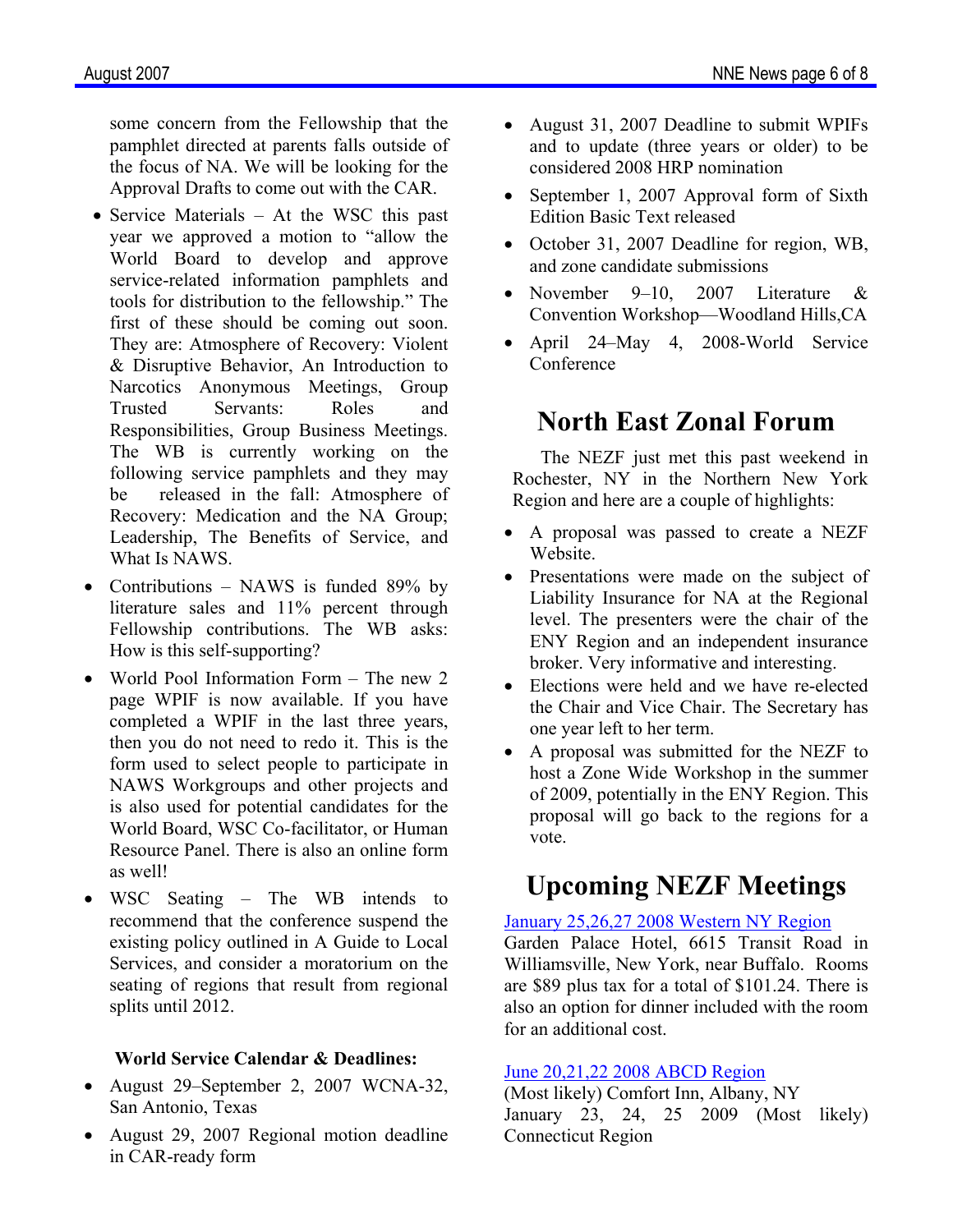

Words may be found vertically, horizontally, diagonally and backwards.



 S P E E E S N O P S H T G N E R T S S I U W G Y W Q G J B D K F J N O U E Q T K R F A H H T U U E R A C C E P T M L T S R I R W L M K S T M E S S A G E R W E W E L U T A A I P L E H N Z L P P X R M W N W O P E R A Z G X A R T Y H O V A K C D N C D E F O R G I V E C P M I D L O P E O H O G P N O X B E R Q P C D L N F S R I B T N Z Q E X X P B E E I K T M R E G T N O I T N E V N O C D C Z R Q T E R J U A J A B J S M L Z M T F O J R B E E P L G E X P E R I E N C E L M V F S D N M O E B E H Q Q Z R I A P S E D E D O I A S D R X H Y L G O C S P O N S O R M T R F U E A U U M O D S I W A E S N I Y Y G D K D J H R I Z A O D F E P O H W M I O T X R G J S P R A Y E R E G I E J G U R U S A B R C V R D A N O N Y M I T Y H P A Z E A Q S S E L P L E H O D I O M J L Z O F K G E H T I A F G S S M Y L E L

ACCEPT ADDICT ANONYMITY CONTROL CONVENTION COURAGE DESIRE DESPAIR EXPERIENCE FAITH

FORGIVE FREEDOM HP HELP HELPLESS HOPE MESSAGE PRAYER PROGRAM

FEAR

RECOVERY SERENITY SERVICE SHARE SOLUTION SPONSEE SPONSOR STRENGTH SURRENDER WISDOM